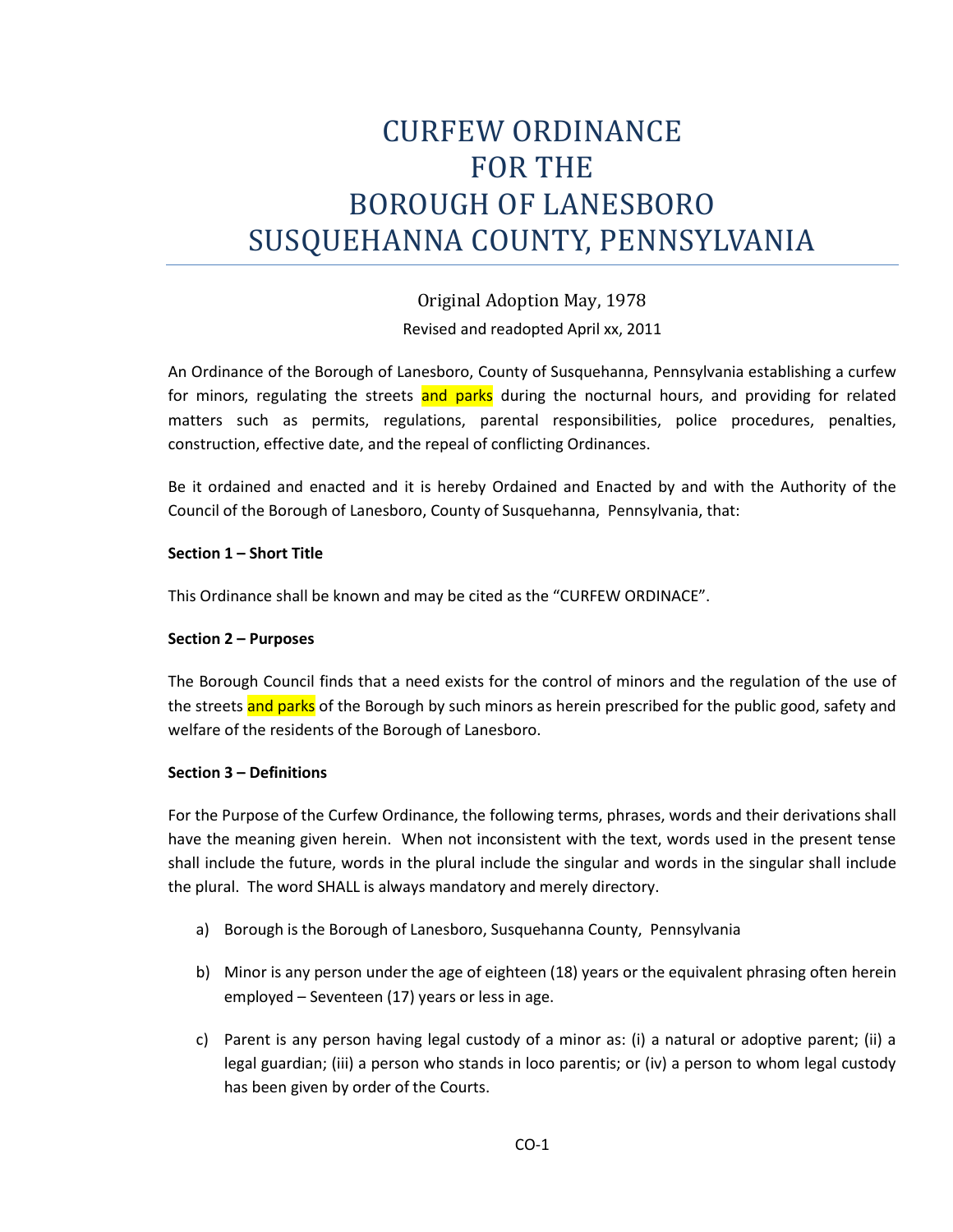d) Remain means to stay behind, to tarry and to stay unnecessarily upon the street or parks, including the congregating of groups (of or interacting minors) totaling two (was four) or more persons in which any minor involved would not be using the streets or parks for ordinary or serious purposes in such as mere passage or going home.

((The meaningful phrase being "Be or remain" as found Constitutional in Baker vs. Borough of Steelton, 17 Dauph. 17 (1912), and a decision properly classified in Thistlewood vs. Trial Magistrate for Ocean City, 204 A. 2d 688, 691 (Md 1964) as relating to a Curfew Ordinance of the "remaining type.))

- e) Street is a way or place, of whatever nature, open to the use of the public as a matter of right for purposes of vehicular travel or in the case of a sidewalk for pedestrian travel. The term street includes the legal right of way, including but not limited to the cartway of traffic lanes, the curb, the sidewalks whether paved or unpaved, and any grass plots or other grounds within the legal right of way of a street. The term street applies irrespective of what it is called or formally named whether alley, avenue, court, road, or otherwise.
- f) Park is a place, of whatever nature, open to the use of the public as a matter of right for purposes of relaxation and / or health related activities. The term park includes grass areas, playgrounds, athletic areas, walking paths, and any other feature within the park boundary. The term park applies irrespective of what it is called or formally named whether park, field, path, or otherwise.
- g) Time of Night referred to herein is based upon the prevailing standard of time whether Eastern Standard Time or Eastern Daylight Savings Time, generally observed at that hour by the Public in the Borough, Prima Facie the time then observed in the Borough's Administrative Offices and Police Station.
- h) Year of Age continues from one birthday, such as the seventeenth to, but not including, the day of the next birthday, such as the eighteenth, making it clear that seventeen years or less of age is equivalent to the phrase "under eighteen years of age".

### **Section 4 – Curfew for Minors**

It shall be unlawful for any person seventeen or less years of age (under eighteen) to be or remain in or upon the streets or parks within the Borough at night during the period ending at 6:00 (six) AM and beginning:

- a) At 10:00 (ten) PM for minors eleven or less years of age;
- b) At 10:30 (ten thirty) PM for minors twelve or thirteen years of age;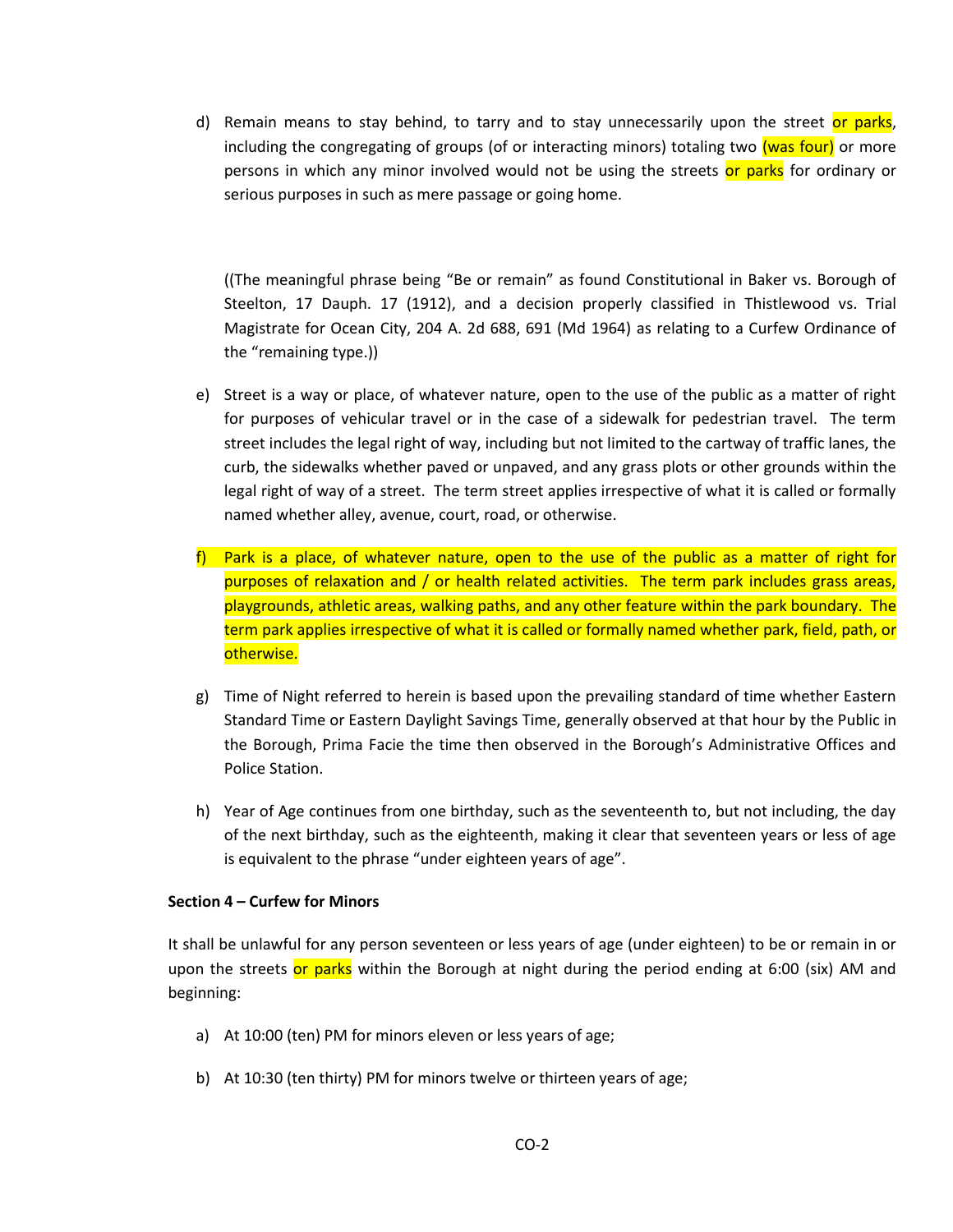c) At 11:00 (eleven) PM for minors fourteen or more years of age.

#### **Section 5 – Exceptions**

A minor shall not be considered to be in violation of this Ordinance in the following exceptional cases:

- a) When accompanied by the parent of said minor;
- b) When accompanied by an adult authorized by the parent of such minor to take said parent's place in accompanying said minor for a designated period of time and purpose with a specified period of time;
- c) When exercising First Amendment Rights protected by the Constitution of the United States, such as the free exercise of Religion, Freedom of Speech, and the Right of Assembly. Such minor shall evidence the "Bona Fides" of such exercise by first delivering the Mayor of the Borough or his designated representative a written communication signed by such minor and where practicable counter-signed by a parent of such minor, with their home address and telephone number, specifying when, where and in what manner said minor will be on the streets or parks during hours when the Curfew Ordinance would otherwise be applicable to such minor, in the exercise of the a First Amendment Right specified in such communication.
- d) In cases of reasonable necessity but only after each such minor's parent has communicated to the Borough Police Department the facts establishing such reasonable necessity relating to specific streets at a specific time for a definite purpose including points of origin and destination. A copy of such communication or of the Police Record thereof, duly certified by the Chief of Police to be correct, with the appropriate notation of the time it was received and the names and addresses of such minor and parents shall be admissible as evidence.
- e) When the Minor is upon the sidewalk of the place where such minors resides or on the sidewalk of either next door neighbor not communicating an objection to a police officer.
- f) When returning home by a direct route and within thirty minutes from the termination of a school activity, or an activity of a religious or other voluntary association, of which prior notice, indicating the place and probable time of termination has been given in writing to, and duly filed for immediate reference by the Chief of Police or the Officer assigned by him on duty.
- g) When authorized by special permit from the Mayor carried on the person of the minor thus authorized, as follows. When normal or necessary night-time activities of a minor may be inadequately provided for by the terms of this Ordinance, then recourse may be had to the Mayor of the Borough for a special regulation under the terms of subsection (h) or through application for a special permit. Upon the Mayor's finding of necessity for the use of the streets or parks to the extent warranted by the Permit Application (as judicially approved in People vs. Walton, 161 P. 2d 498, 502-503, Cal. App. (1945), signed by the minor and parent of such minor, if feasible, stating: (i) the name, age, and address of such minor; (ii) the name, address, and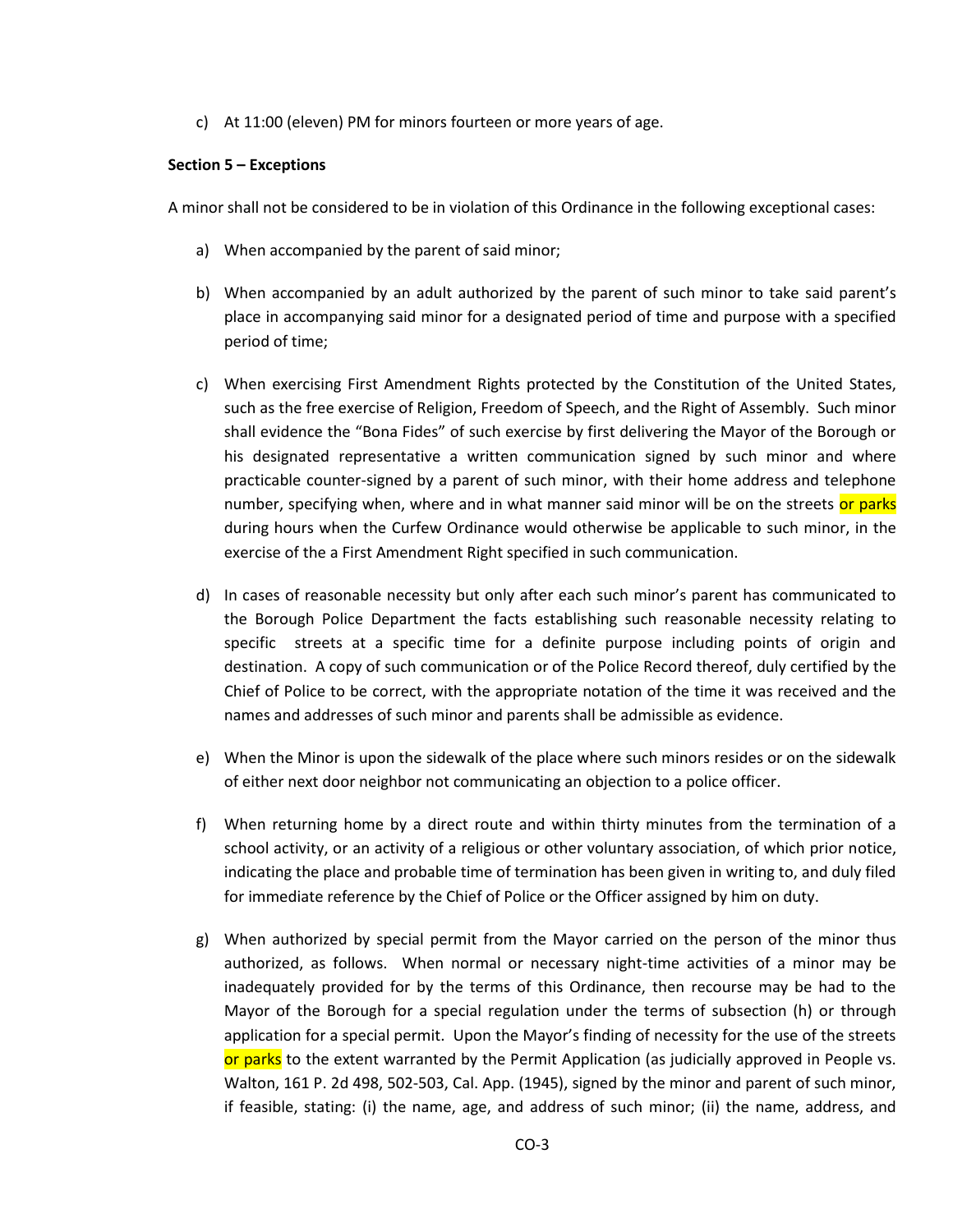telephone number of a parent thereof; (iii) the height, weight, sex, color of hair and eyes, and other physical characteristics of such minor; (iv) the reason which requires such minor to remain upon the streets of the Borough during curfew hours; (v) the street or route to be travelled by such minor; and (vi) the beginning and ending time of the period involved as to date and hour. Upon receipt of this application with the preceding information, the Mayor may grant a permit in writing for use by such minor of specific streets or parks at specific hours as in the Mayor's opinion may be reasonably necessary.

- h) The Mayor may upon application issue group permits, Provided: (i) the permit is for a limited period of time; (ii) the permit is issued sufficiently in advance to permit appropriate publicity through the news media, the schools and other agencies; (iii) such permits define the activity & the scope of the use of the streets or parks permitted; (iv) the permit states that period of time allowed, not to extend more than thirty minutes beyond the termination of the special activity; and (v) such special permit includes a statement by the Mayor stating the reason/s for finding that such permit is reasonably necessary and is consistent with the public interest and the purposes of this Curfew Ordinance.
- i) When the minor carries a certified card of employment, renewable monthly, dated or re-issued not more than forty five previously, signed by the Chief of Police, and briefly identifying the minor, the address of his home, place of employment, and the hours of his employment.
- j) When the minor is, with parental consent, in a motor vehicle. This contemplates normal travel and clearly exempts all interstate travel through the Borough and all interstate travel beginning or terminating in the Borough.
- k) Each of the foregoing exceptions are severable, as hereinafter provided as are all exceptions that may be adopted subsequently as amendments to this Ordinance

### **Section 6 – Parental Responsibility**

It shall be unlawful for a parent having legal custody of a minor to knowingly permit or by inefficient control to allow, such minor to be or remain upon the streets of the Borough under circumstances not constituting and exception to or otherwise beyond the scope of the Curfew Ordinance. The term "knowingly" shall be defined to include knowledge which a parent should be reasonably expected to have concerning the whereabouts of a minor in that parent's legal custody, and is intended to continue to keep neglectful or careless parents up to a Community standard of parental responsibility through an objective test. It shall be, a fortiori, no defense that a parent is or was completely indifferent to the activities or conduct or whereabouts of such minor.

#### **Section 7 – Police Procedures**

A Police Officer of the Borough, upon finding or having attention called to any minor on the streets or parks in prima facie violation of the Curfew Ordinance, shall normally take the minor to the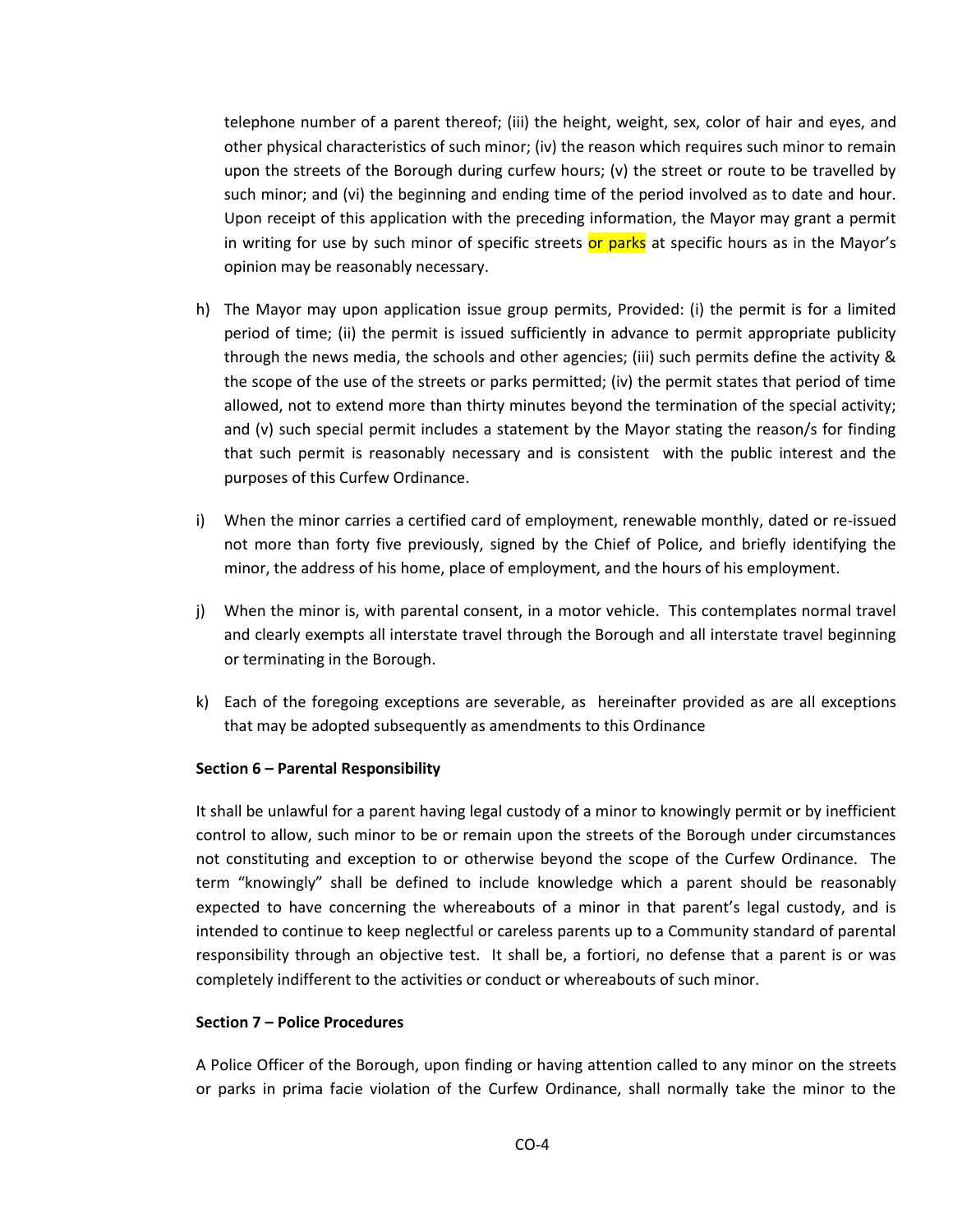Borough Police Station, where a parent shall be immediately notified to come for such minor, whereupon the shall be questioned. This is intended to ascertain pertinent and relevant facts, under Constitutional safeguards, and to centralize responsibilities of the office on duty for accurate, effective, fair, impartial, and uniform enforcement and recording. In the absence of convincing proof of age, such as a birth certificate, a Police Officer on the street shall in the first instance use his best judgment and experience in ascertaining the age of such minor.

- a) Police Procedures shall be constantly redefined in the light of experience and may provide, inter alia, that a policeman may deliver to a parent thereof a minor under appropriate circumstances, e.g. a minor of tender age, near home, whose identity and address may be readily ascertained or are known.
- b) In any event such Police Officer shall within twenty four hours file a written report with the Mayor and Chief of Police stating the circumstances, action, results and disposition of each case.
- c) When a parent has been immediately called and has come to take charge of the minor, and the appropriate information has been recorded, the minor shall be released to the custody of such parent. If the parent cannot be located or fails to take custody of the minor, then the minor shall be released to the juvenile authorities, except to the extent that in accordance with Departmental regulation, previously approved by the juvenile authorities, the minor may be temporarily entrusted to a relative, neighbor or other person who will on behalf of the parent assume the responsibility of caring for the minor of caring for the minor pending the arrival or availability of the parent.
- d) In the case of a first violation by a minor, the Chief of Police shall, by Certified Mail, send to the parent written notice of said violation with a warning that subsequent violation will result in full enforcement of the provisions of the Curfew Ordinance, including the sections on Parental Responsibilities and Penalties.

### **Section 8 – Penalties**

a) If, after a Warning Notice issued pursuant to the Authority of Section 7 of this Ordinance, a parent violates Section 6, by knowingly permitting or allowing such minor to be or remain on the streets or parks of the Borough in violation of this Ordinance, this shall be considered to be the first violation of the Ordinance by the Parent. For such first parental violation, a parent shall be fined \$50.00 (fifty dollars) (was \$25) and for each subsequent violation by a parent the fine shall be increased by an additional \$25.00 (twenty five dollars). The District Magistrate, upon finding a parent guilty, shall sentence the parent to pay such fine and the costs of prosecution and upon refusal to pay such fines and costs shall sentence said parent to be imprisoned in the Susquehanna County Jail for a period not exceeding ten (10) days.